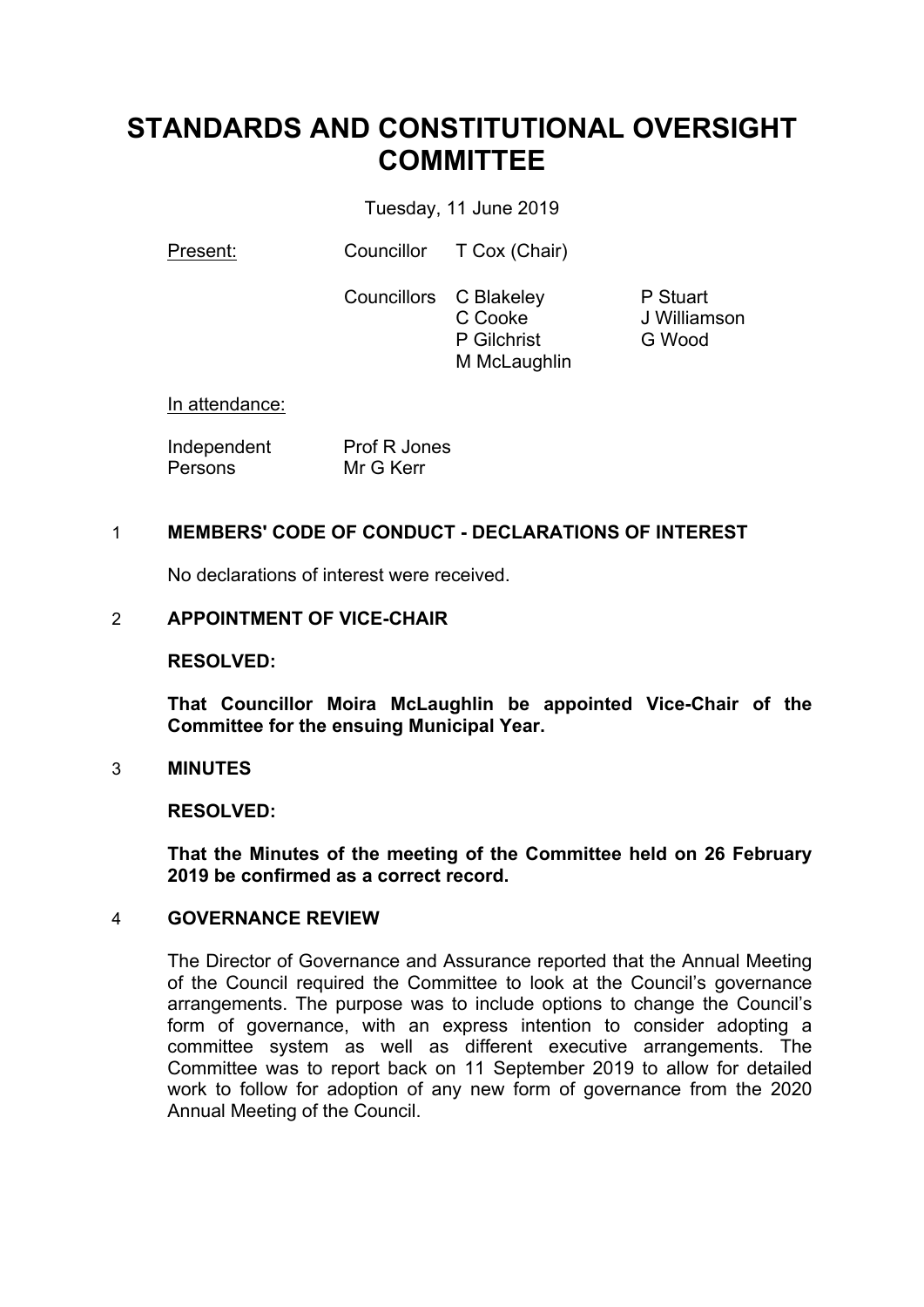The report was very informative and set out the various options and arguments for the Committee, in brief, and recommended establishing a Workshop and Working Group of the Committee to examine the issues further.

The Director had sketched out what the different forms of governance looked like in his report. He informed that there was a distinct difference between the form of governance that the Council adopted and the arrangements that sat underneath each form. There were two forms of governance that the Council could choose to adopt. Principally, there was a choice between an Executive form of governance and that meant either a Leader and Cabinet or a directly elected Mayor and Cabinet or a Committee form of governance which was variations of Committees and what was permitted under the Local Government Act 1972. This was the traditional structure that Councils did operate under until 2000 but still formed the legislative basis for those functions that were retained by the Council and not mandated to the **Executive.** 

The Director reported that of those two forms of Executive there was a directly elected Mayor which was the form of governance that Liverpool City Council had adopted. The significant differences between that and a Leader and Cabinet was that a directly elected Mayor could not be removed they were in power for four years and had a greater say over the Executive governance arrangements that sat underneath them and also had a greater say over the budget. Beyond that, there was actually very little difference between the directly elected Mayor model and the Leader model.

The Committee noted that what this Council currently had was a form of governance originally called the Strong Leader model because at the beginning, variations had been permitted within the Leader model and then after 2009, the Government of the day had decided that it had to be a Strong Leader model. This had been changed dramatically by the 2011 Localism Act which allowed the Council to make several choices of the kind of Leader and Cabinet that it wanted to adopt.

Under the current arrangements, the Leader had the say over who made a decision but under Executive arrangements, the Council was able to say how the decision was made. The procedures and arrangements that sat around the decision-making were governed, within the Council's Constitution, by what was known as the Executive Procedure Rules.

The Director also reported that this Council was almost unique in having no Executive Procedure Rules. They had been removed from the Constitution so if the Council decided to continue with this model, after September 2019, there would be a great deal of choice over how open or closed the system of decision-making could be. Equally, if the Council changed to a Committee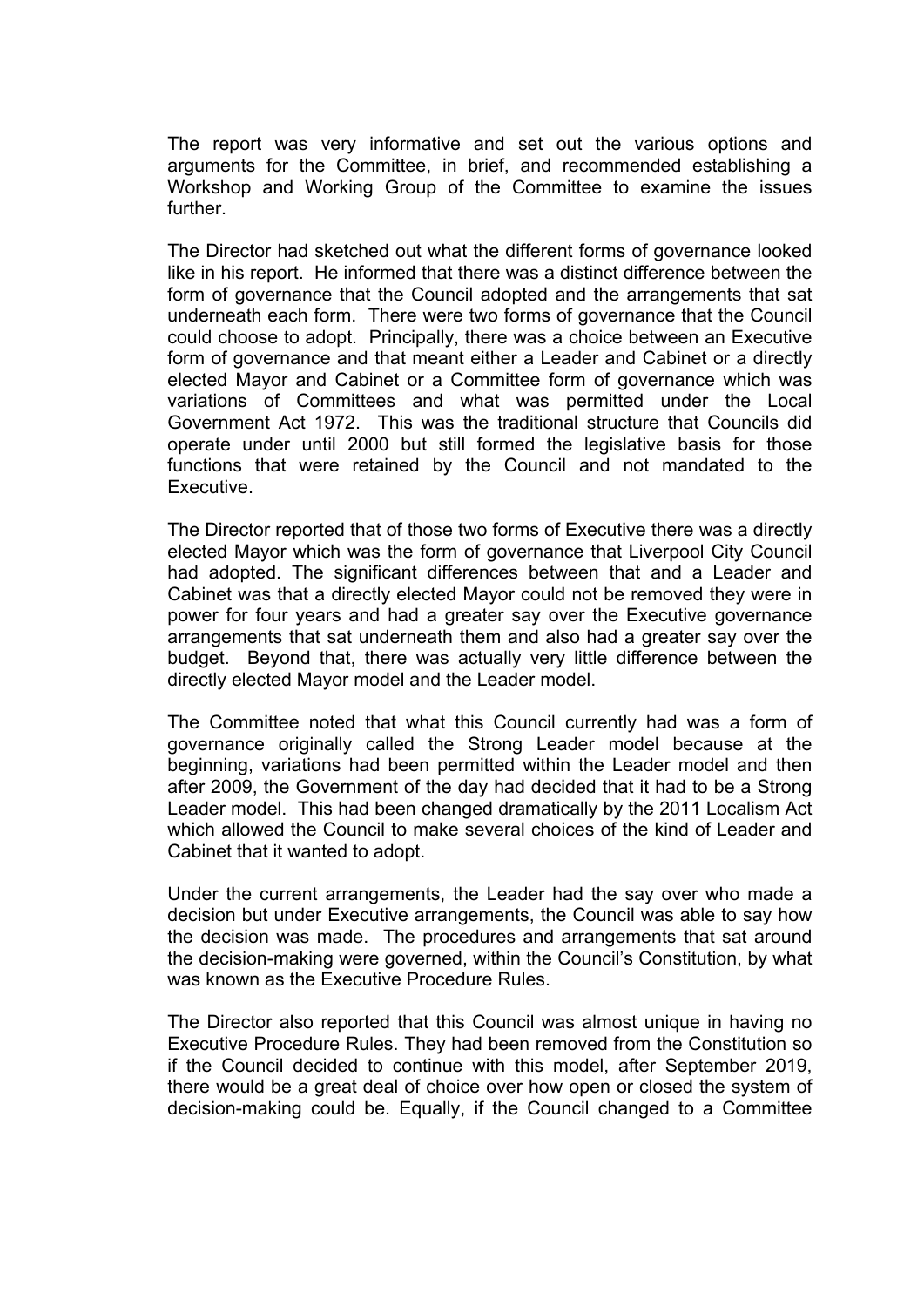system and that was voted on by the Council, then it would be for a five year period, it would not be able to change the arrangements for five years.

Members noted that under the Committee system there were wide variations. Those Councils who had moved to a Committee system since 2011 did not follow the same form as that which this Council had adopted in the 1980s and 1990s. On the whole Committee systems were a lot slicker and a lot more focussed now. There were no longer the myriad of Committees with each one making a recommendation to each other and on to the Council.

Members then asked questions and made comments to which the Director responded accordingly. Issues raised included the following:

- There was dissatisfaction with the current form of governance.
- Whatever form of governance was adopted in future there would need to be a lot more accountability, credibility and transparency.
- 18 months would be an ideal run up to agreeing a form of governance but this review would be carried out a lot faster. Additional support would need to be bought in to rewrite the Constitution as there was insufficient capacity available in-house. This was considered the most cost efficient way to do this. The Deputy Monitoring Officer would be discussing the Council's requirements with colleagues in the North West Consortium.
- The Council would have to run with any new form of governance that was adopted for five years but the governance arrangements that sat underneath that could be changed during that period.
- If the Committee gave the Director clear instructions he was confident he would be able to provide a Constitution that would include good working practices, by this time next year, and then further amendments could be made as and when they were required.
- The Bill Local Leadership, Local Choice presented to Parliament by the Deputy Prime Minister and Secretary of State for the Environment, Transport and the Regions in March 1999 claimed that
	- $\triangleright$  the public had not been well served by the traditional ways Councils had worked;
	- $\triangleright$  the system had been inefficient, opaque and weakened local accountability; and
	- $\triangleright$  major decisions, in reality, were often taken outside of the Committee meetings.
- This was how things occasionally worked under the present form of governance. People lost confidence in their Council's decisions. Individual Councillors became disillusioned with their ability to influence local decisions and people were discouraged from standing for election. There needed to be trust between those elected to represent and lead communities and those who elected them and whom they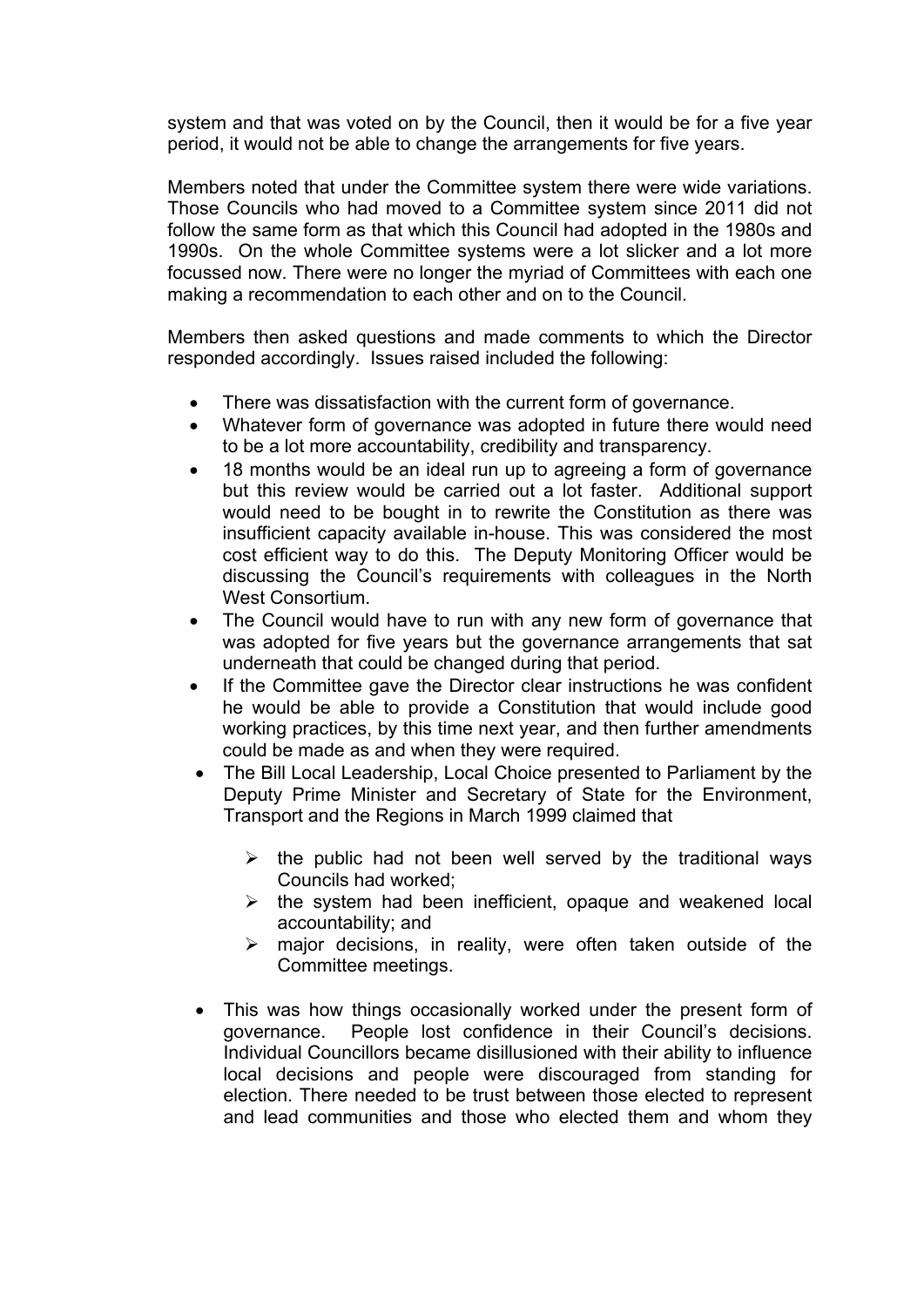served. If communities were to have the leadership they needed people had to identify with the way they were governed.

- When there had been a Committee system Members had felt that they were able to have their say. Sometimes meetings were rushed and sometimes Political Groups used their majorities to try to close down debate but at least Members could make their points, challenge and take part in a debate.
- Members needed to feel that their votes meant something and their constituents needed to see what they were doing.
- A form of governance needed to be drawn up and agreed by the Council that dealt with the longstanding criticisms of the old system and dealt with the similar criticisms of the system it had operated in recent times.
- There were 66 Members on the Council. The current form of governance allowed 10 to make decisions and 56 to just make comment, except when agreeing the budget at the Council meeting etc. 56 Members were denied the opportunity to take part in 97% of the Council's decision-making.
- The Local Government Association was unable to assist with the drafting of a new Constitution. This was something that some law firms specialised in.
- Re-writing the Constitution would mean starting again with a blank sheet of paper. Some of it would be 'off the shelf' but there were 82 things that must be included) available from the Model Constitution and from other places so there may not be the exact fine tuning to be done, that might have been done, if the work had been carried out at a slower pace. The new Constitution might not be perfect but it would be lawful.
- In recent times the general public had not felt engaged with the activities of the Council and its decision-making had become remote.
- It was time to change the culture because the public wanted the Council to do this and with national politics too. Things had changed there were now five Political Groups and they were all involved in this and over time they would all come to understand that no Group had a monopoly on good ideas. The five Groups differed fundamentally on some issues but they all wanted to produce ideas that benefitted the people they served.
- The Wirral has a diverse set of communities with different needs and expectations.
- In recent times, all Members of the Cabinet had been from the same Political Group and the lack of challenge had dumbed down the quality of the debate at Cabinet meetings.
- The consistent complaints from Members of all Political groups had been that the Council meetings were frustrating for most Members because it did not debate many issues.
- If there was a change in the form of governance it took place at the following Annual Council meeting.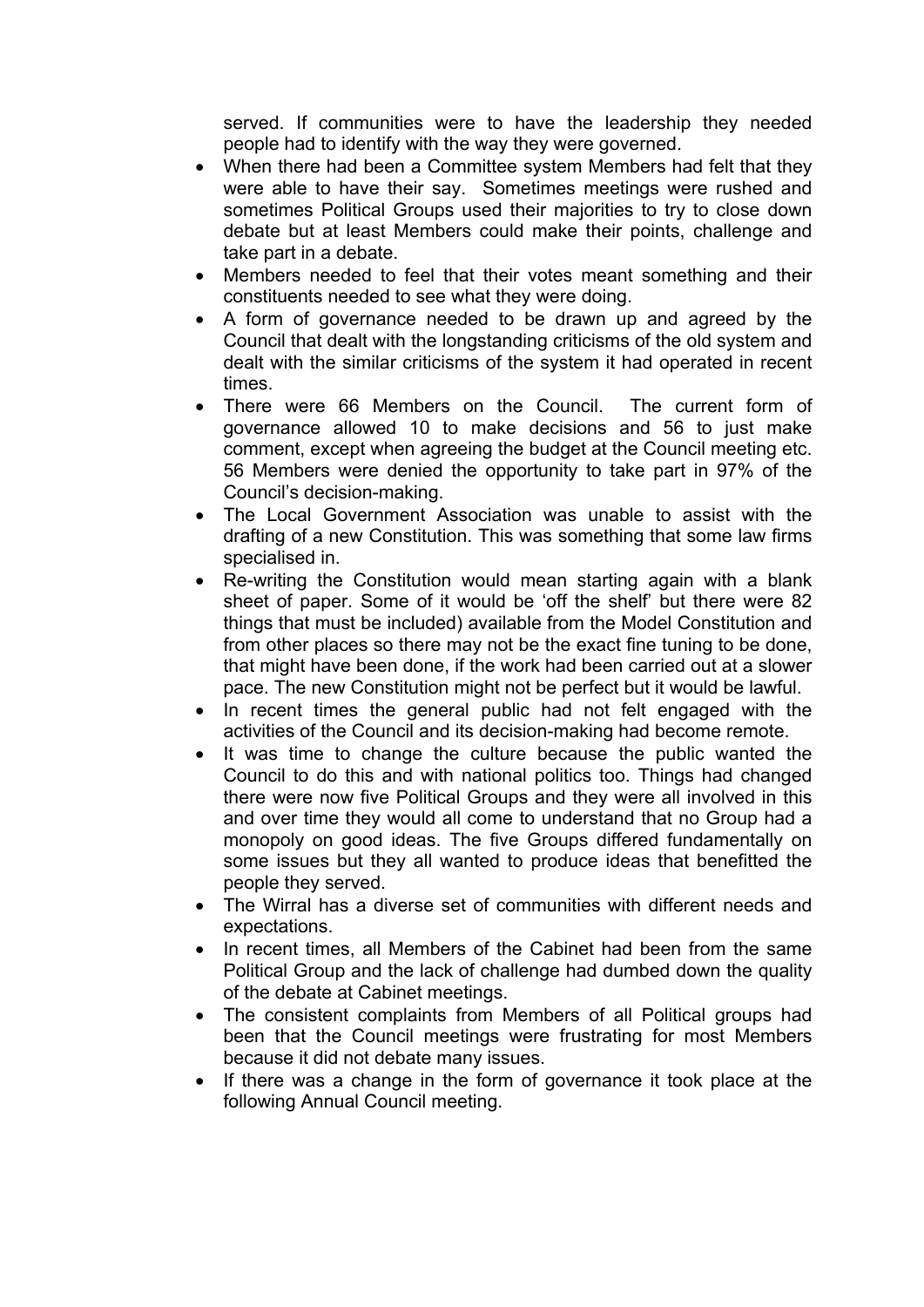# **RESOLVED: That**

- **(1) a cross-party Workshop be established to explore available forms of governance and governance arrangements in greater detail; and**
- **(2) an all-party working group be established to consider the outcome of the Workshop and make a recommendation to the Committee's meeting on 11 September 2019 to refer to the Council on 14 October 2019.**

# 5 **CONFIDENTIAL: CASE ID - 17020182 CCR 8355 (LGO PUBLIC REPORT)**

A report by the Lead Commissioner for All Age Independence informed that the Local Government Ombudsman (LGO) had investigated a complaint about the Council and found the Council to be at fault. It had made a number of recommendations that had been accepted in full. The Ombudsman had made the decision that the report would be published. In accordance with the recommendations the report was being considered by the Cabinet and this Committee. The report sought to set out the action that had been taken, or would be taken, to avoid similar faults in future and to meet the recommendations of the report in full which had been accepted. The findings and recommendations were specific to the adult social care case that was investigated.

This was a confidential case so the report referred to Mr X, as the son of the former service user, and for ease of reference the same approach had been taken in this report.

The care and support package had been inadequate on this occasion and the Council had taken an inordinate amount of time to investigate the complaints. Consequently, 50% of the care fees had been waived to remedy the financial loss that had been caused. A payment of £200 had been made as a remedy for the frustration and stress caused. Assessment staff, complaints staff and operational teams had all received the appropriate training (a two day course) around safeguarding led by an independent Safeguarding trainer from the university and a full apology had been offered. The Council had also referred the case to the Merseyside Safeguarding Adults Board with a request that it considered holding a formal review. This action had been taken and it had been referred to a Sub-Committee of the Merseyside Safeguarding Adults Board and a recommendation had been made to the independent Chair of the Board that this matter be put on the agenda for the meeting on 26 June 2019. The Council had also reviewed its complaints handling process, appointed additional resource to that team and it was now performing better on handling complaints.

The Assistant Director – Health and Care Outcomes was in attendance at the meeting and answered Members' questions on the specific care and support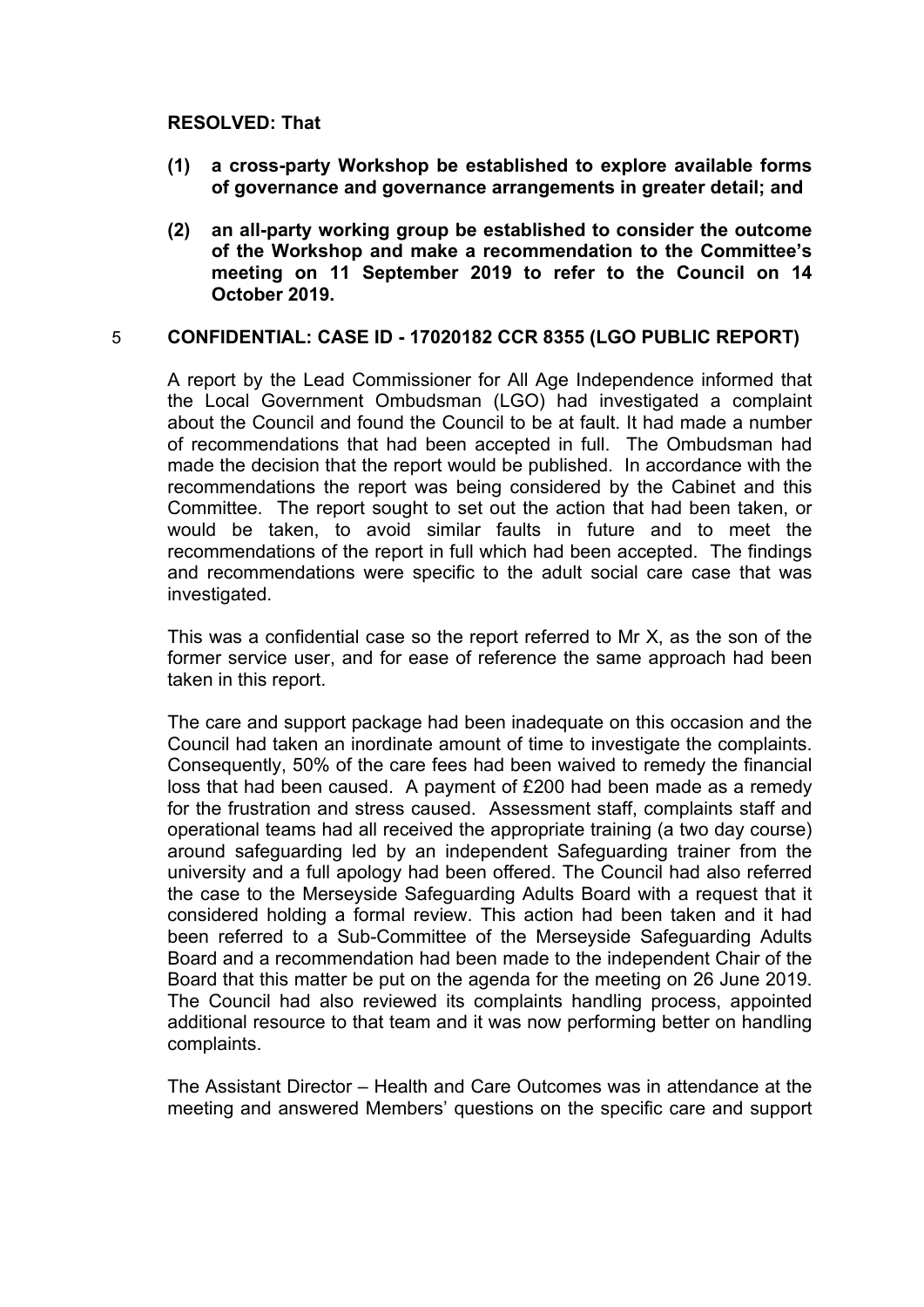package concerned, domiciliary care and the care provider, the detail of the complaints made, safeguarding arrangements, the subsequent actions that the Council had taken and the resulting changes that had been brought about to ensure nothing like this happened again.

Members registered their extreme disappointment over what had happened on this occasion. It was a very sad case and they hoped that lessons had been learnt as a result. They could see parallels going back to 2010/11 when there had been an issue of overcharging vulnerable people which had come to light. The Council this time had either not provided the correct level of care or it had overcharged the person concerned. A refund was now being made and Members wanted to know whether the costs of the refund had been claimed back from the trusted care provider because that provider had not provided what the Council had paid them to do. The Assistant Director informed that the Ombudsman's findings were largely in relation to safeguarding processes not being identified and invoked early enough and not completed along with the fact that the Council should have reviewed the case to make sure that the right level of care was being provided. He agreed that it was a fair question to ask the care provider for some consideration and ask it to respond accordingly. The Assistant Director was unsure as to whether this had been done so agreed to look into it.

A Member enquired whether there had been any suspicion that the gentleman's care needs had not been met and that he had been in any way neglected. The Assistant Director informed that the answer was yes because the care provider had not been providing the level of care that was required. There had been some quality issues with the care that had been identified and detail of the exact specifics had been included in the report, some of it had been related to practice around using a hoist, moving and handling techniques amongst other things. Genuine concerns had been raised by the complainant about the quality of care that should have been investigated more thoroughly as safeguarding issues.

The Assistant Director confirmed that in respect of this case it had been identified that there had been a consistent under provision of time and care as well as quality issues.

Members requested the Assistant Director to present the report to the Adult Care and Health Overview and Scrutiny Committee were it could be explored in detail and he informed that he would consider this request and let the Committee have confirmation in due course. The Assistant Director would also let Members know whether or not the care provider (as a company in any form) was still providing care packages and whether this had been an isolated case or not. He was, however, confident that the Council had arrangements in place with its current providers to hopefully avoid similar cases in the future.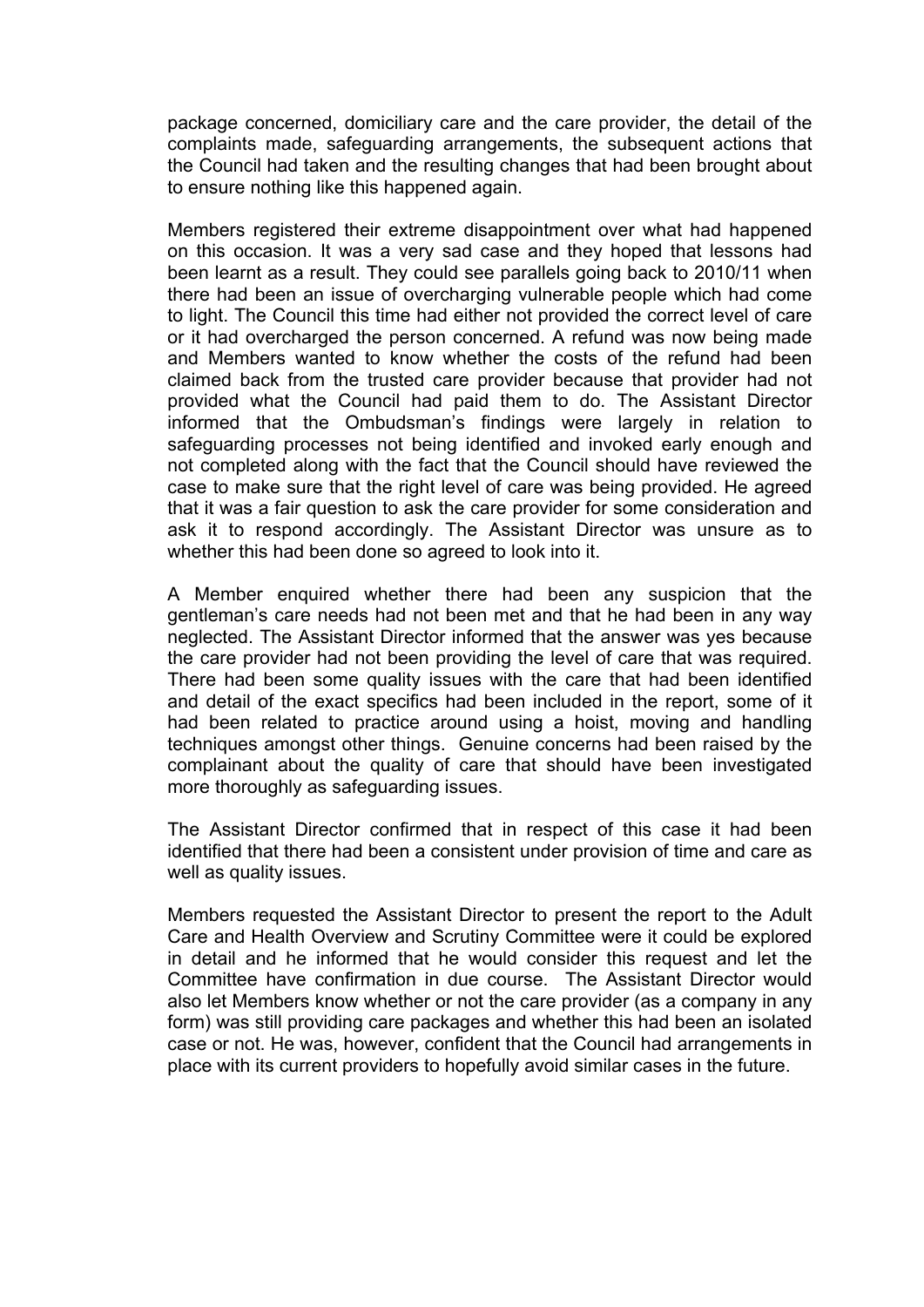The Assistant Director informed that the Service Quality Performance Reports were in-depth and were submitted regularly by providers as part of the contract monitoring arrangements to the Team who worked alongside the Council's Quality Improvement Team. Jointly they were looking at contractual compliance and quality of provision. He was happy to share this information and suggested that perhaps the Health and Care Panel could receive these reports. However, he did have to be mindful that sometimes that information was commercially sensitive.

The Assistant Director reported that the Council performed well on its review targets for all those supported in Wirral with care and support packages. The reviews were inclusive of family members, representatives and the people themselves. All the Council's processes had set areas to record the views of carers and representatives, to make sure they were captured and this was the same in respect of assessments too. When people were first seen their views, their representatives and those of their carers were all noted. This was regarded as being very important. The trusted assessor process with providers had this built in and their views were taken on board. The Council was pushing its online self-assessment and self-review so people could access information and make their views known as well as request reviews if they thought the circumstances had changed. Uptake was very low but it was another avenue that the Council could use.

# **RESOLVED:**

**That the report and actions that have been or will be taken, in response to the Local Government Ombudsman's recommendations be noted.**

# 6 **CODE OF PRACTICE FOR GOVERNANCE OF COUNCIL INTERESTS IN COMPANIES**

The Director of Governance and Assurance informed that Councils were now able to own commercial companies and trade through them, either as a wholly owned company or as a joint venture with a private sector partner and trade on the markets. The Council was an organisation entrusted with public money. Consequently, in the interests of openness, transparency and accountability, the Leader had made the decision to adopt the Draft Code of Practice for the Governance of Council Interests in Companies (Draft Code) but had also referred it to the Business Overview and Scrutiny Committee meeting on 18 September 2019 (Minute No. 20 refers.) and to the Audit and Risk Management Committee meeting on 24 September 2019 (Minute No. 25 refers.) for noting prior to its adoption.

The Committee received copies of the Decision Notice, the reports considered at meetings of the Shareholder Board on 27 June 2018 and 19 March 2019 and the Minute extracts in respect of the Business Overview and Scrutiny and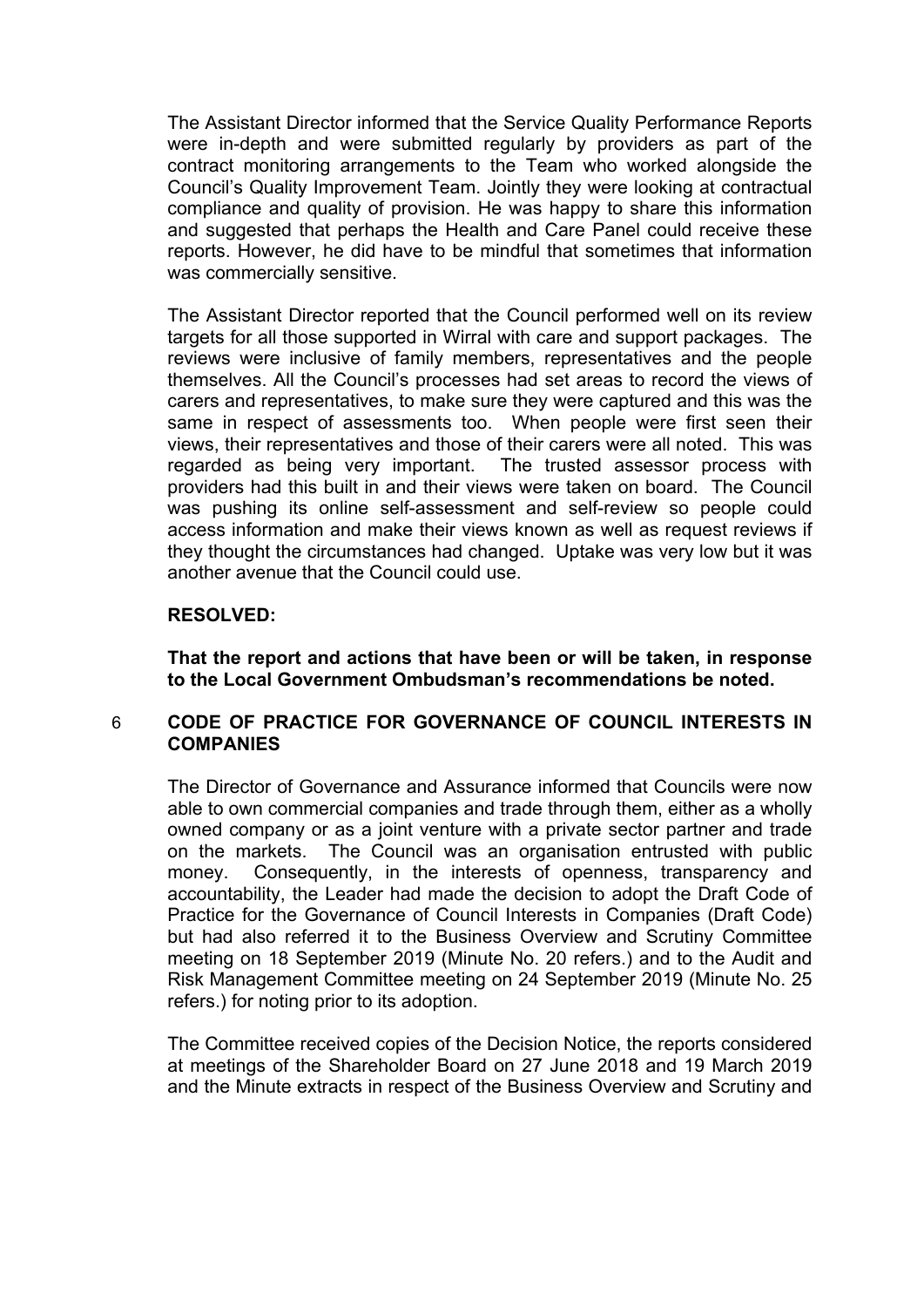the Audit and Risk Management Committees who had considered the Draft Code of Practice last September.

The Committee noted that the intention of the Draft Code of Practice was to promote and ensure good governance in relation to those companies in which the Council was a shareholder and create a 'blueprint' for an approach to company interests in concert with the Council's adopted Commercial Strategy (minute to item 40 refers, Cabinet 26<sup>th</sup> November 2018). It was also noted that the Draft Code was in accordance with the local government model.

The Director reported that a lot of work had been undertaken to produce what was a national example and the model now used up and down the country and was put out by professional bodies. It was a model that had been checked through various law firms. There was one difference to what was here and what was in the national model. The national model contained a suggestion that Council owned companies were held through a separate holding company. When this was discussed at the Shareholder Board with the Leader, it was considered that the Council should not operate through a holding company but each company should be looked at separately so that was a change that was incorporated and the only change that differed from the national model. The structure of it followed the CIPFA/ SOLACE Model Code of Corporate Governance that the Council had adopted as its Corporate Code.

The Director was then asked a number of questions by Members about the Council's companies, their meetings and minutes and how their operations were scrutinised which he answered accordingly. The Director was reminded that the Committee had previously asked for a list of all the companies that the Council was involved in, solely and as a joint venture and agreed to present it to a future meeting. The list would also be presented to a future meeting the Audit and Risk Management Committee.

# **RESOLVED:**

**That the Code of Practice for Governance of Council Interests in Companies be noted.**

# 7 **APPOINTMENT OF PANELS**

The Committee was requested to formally establish the Standards Panel and Standards Appeal Panel in accordance with paragraph 9.5 of Article 9 of the Council's Constitution and the Protocol for Dealing with Complaints against Members.

#### **RESOLVED: That**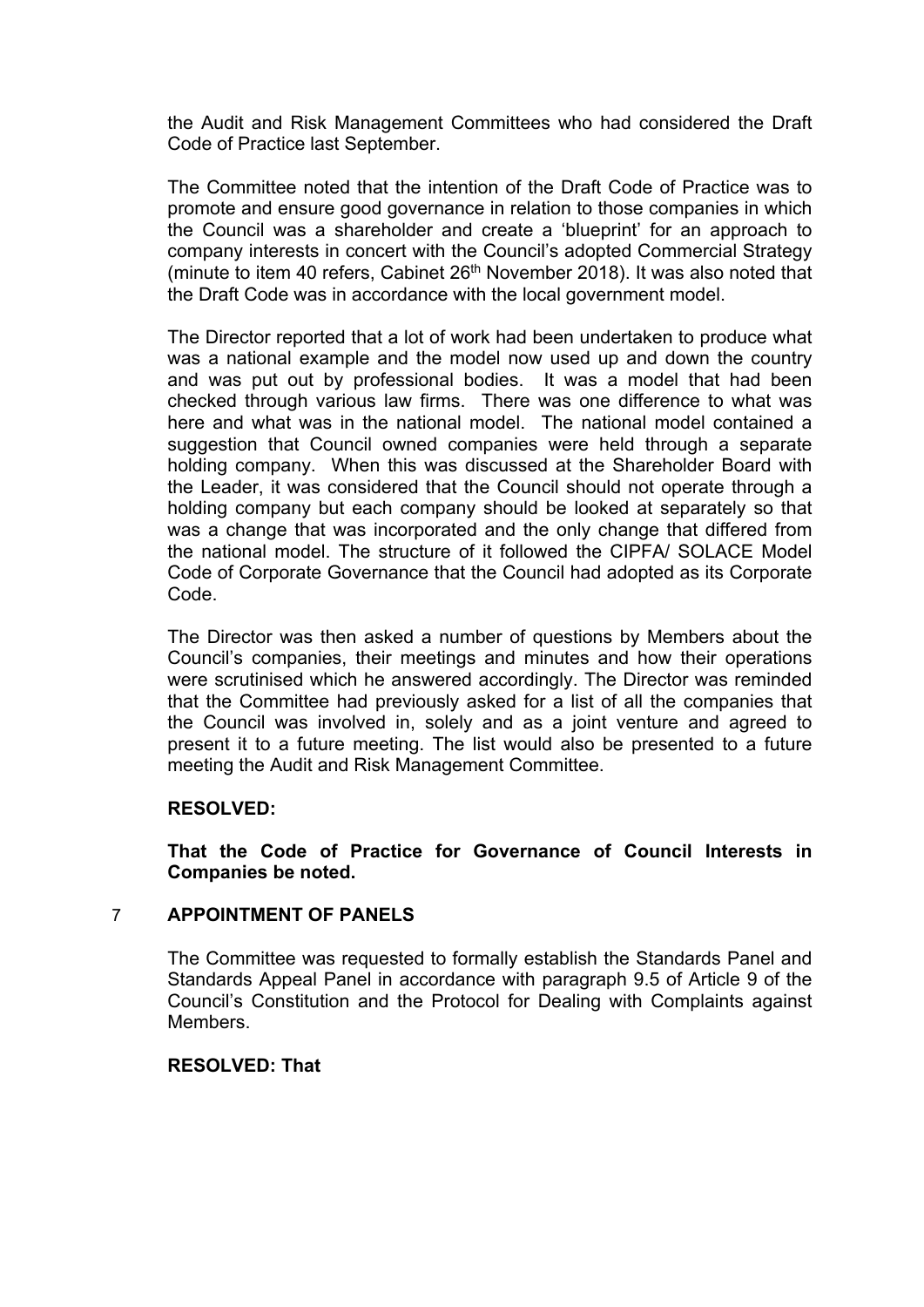- **(1) a Standards Panel and Standards Appeal Panel be formally established pursuant to paragraph 9.5 of Article 9 of the Council's Constitution;**
- **(2) Membership of the Standards Panel comprise:**

**Councillors C Blakeley (Con), C Cooke (Green), P Gilchrist (Lib Dem) and Paul Stewart (Lab); and G Wood (Lab);**

**(3) Membership of the Standards Appeal Panel comprise:**

**Councillors T Cox (Con), M McLaughlin (Ind); and J Williamson (Lab);**

- **(4) each Political Group may nominate an 'Alternative Member' from his/her Political Group to sit on a Standards Panel or Standard Appeals Panel, providing that the Member nominated has undertaken the requisite training on the Members' Code of Conduct (and any other training required by the Committee); and**
- **(5) the Director of Governance and Assurance be requested to arrange a training event for all Members of the Council in September 2019.**

# 8 **WEBCAST PROJECT UPDATE – VIEWING STATISTICS**

The Committee considered a report which it had requested at its last meeting on 29 August 2019 that provided it with an update on the Council and its Committees webcast viewing statistics.

Members noted that a number of recent Council meetings had generated significant public interest, necessitating use of 'overflow rooms' where members of the public who were unable to access the Council Chamber viewing gallery could watch proceedings via the web link. As a result, some statistics did not (positively) reflect the full level of public interest for specific meetings. It was also noted that some archive views of meetings could be generated by Council officers who utilised the archive to assist in the preparation of meeting Minutes and actions arising as a result of Member debate.

The viewing figures for the Municipal Year 2018/19 (67 meetings) were as follows:

- 1842 'live' views during all meetings
- 6911 access views to the archive
- 8753 Total

A breakdown of the above figures was attached to the report at Appendix 1.